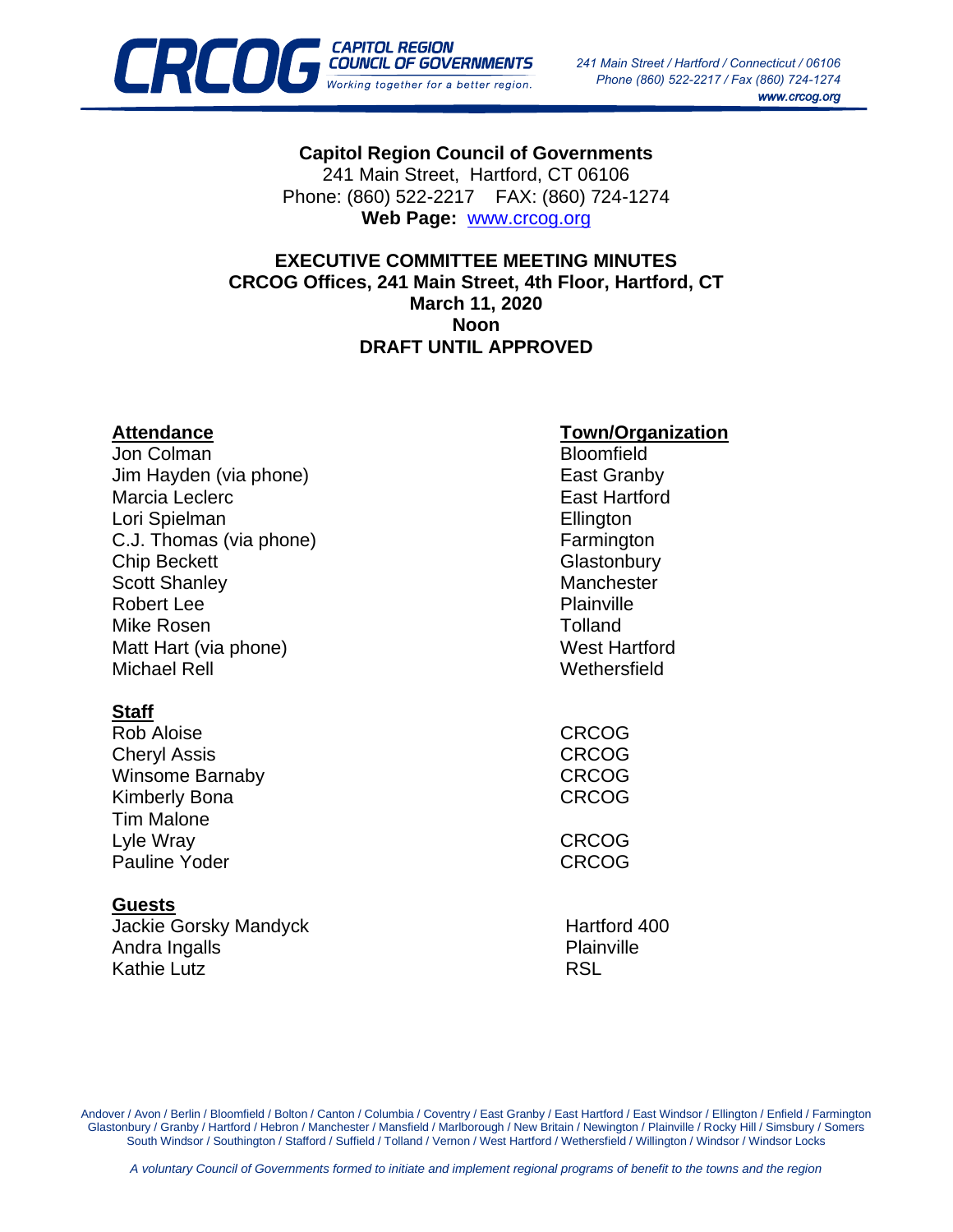# **1. Call to Order**

Chairperson Marcia Leclerc called the meeting to order at 12:02 pm.

## **2. Public Comment**

There was no public comment.

## **3. Approval of Minutes from January 8, 2020**

Jon Colman made a motion to approve the minutes of January 8, 2020 as presented. Lori Spielman seconded the motion and it carried unanimously.

## **4. Correspondence/Handouts**

- [Press Release:](https://crcog.org/wp-content/uploads/2019/12/Press-Releases.pdf) Governor Lamont Announces State Receives \$17.4 Million Federal Grant to Build a New Train Station in Windsor Locks
- East-West Passenger Rail Study Alternatives [Memo](https://crcog.org/wp-content/uploads/2019/12/EW-Rail-Analysis-HEC-memo-v1-022120.pdf) and Analysis

# **5. Chair and Executive Director Remarks and Report**

Dr. Wray and Pauline Yoder informed the board that CRCOG will be offering board members and public the option to attend meetings remotely via Zoom. Please [click here](file:///C:/Users/kbona/Desktop/CRCOG%20Zoom%20and%20Covid.pdf) for Zoom information and CRCOG's COVID-19 Virus Response memo.

Dr. Wray shared that UConn President has agreed to attend CRCOG's Annual Meeting and Luncheon as this year's keynote speaker scheduled for June 3.

Dr. Wray attended Goodwin University regarding the mechatronics program they offer for advanced manufacturing, and stated it was very interesting.

Dr. Wray thanked Tim Malone for his efforts in the Talent Retention Forum that was help on February 28<sup>th</sup> at the LOB. He stated a with a quest speaker from Campus Philly presented and it was a very successful turnout.

Dr. Wray stated that Hartford Public Library continues to work on moving forward with implementation of a digitalization center to convert high volume paper records. He will keep the board informed of progress and updates on this service for possible town use.

## **6. ACTION: Resolution to Support Restricting Possession of Open Alcoholic Beverage Containers in Motor Vehicles**

Scott Shanley requested more information regarding *S.B. NO. 151, Section 10 Restricting Possession of Open Alcoholic Beverage Containers in Motor*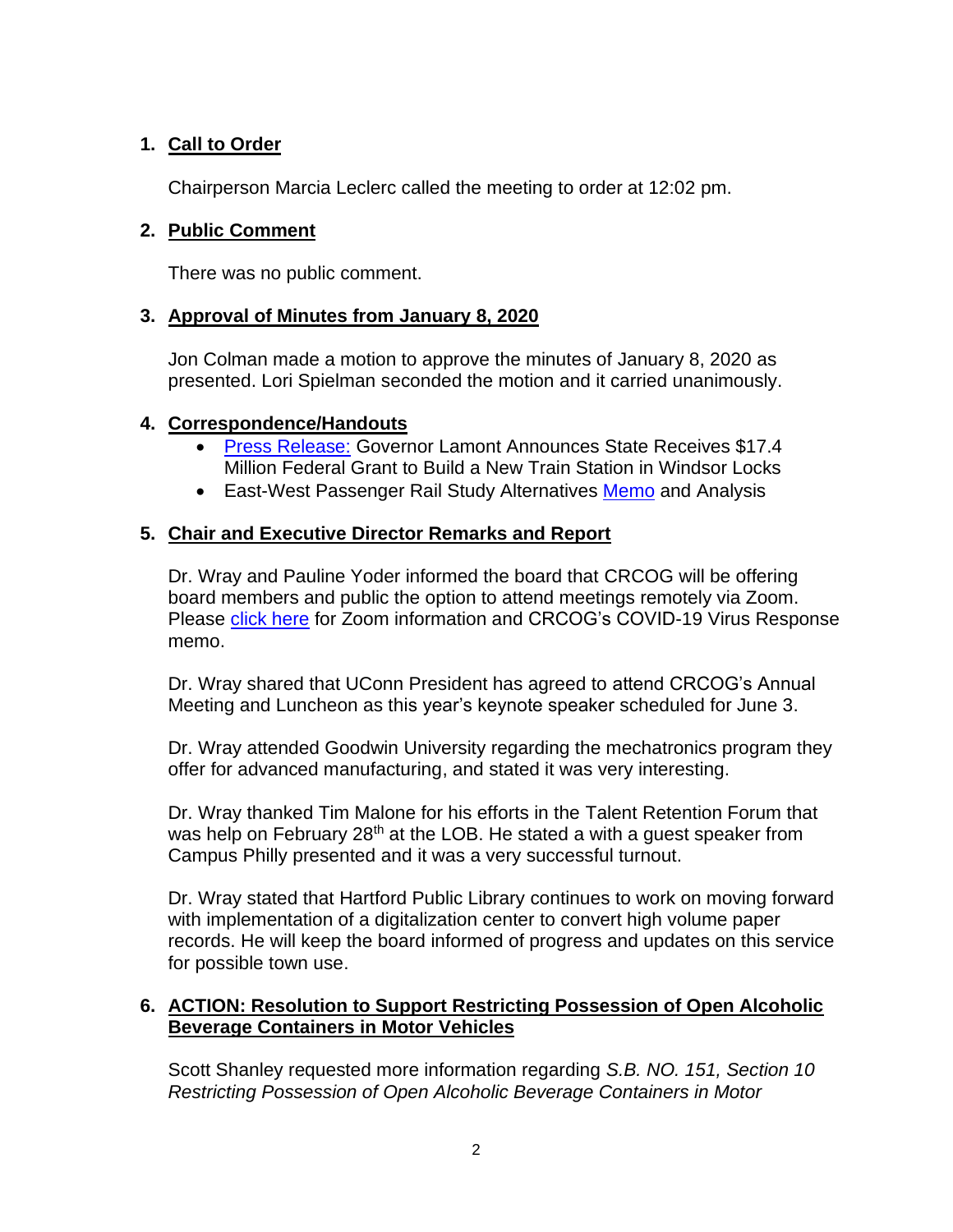*Vehicles*, before acting on this item. Board members concurred. More information will be provided at the Policy Board meeting on March 25.

### **Jon Colman made a motion to table agenda action item 6,** *Resolution to Support Restricting Possession of Open Alcoholic Beverage Containers in Motor Vehicles***, at this time. Lori Spielman seconded the motion and it carried unanimously.**

At this time Mayor Leclerc requested a motion to add the following action item to the agenda, *"Resolution to Authorize Execution of Planning Services Contract for Assistant with Launching the Regional Bike Share Program."*

**Jon Colman made a motion to add the following action item to the agenda, "Resolution to Authorize Execution of Planning Services Contract for Assistant with Launching the Regional Bike Share Program." Dr. Beckett seconded the motion and it carried unanimously.** 

**7. ACTION: Resolution Authorizing Execution of Planning Services Contract for Assistant with Launching the Regional Bike Share Program**

**Jon Colman made a motion to approve the Resolution to Authorize Execution of Planning Services Contract for Assistant with Launching the Regional Bike Share Program as presented. Lori Spielman seconded the motion and it carried unanimously.** 

### **9. Ad-Hoc Transition Committee Memo**

**Robert Lee made a motion to send the current recommendations set forth by the Ad Hoc Transition Committee to the Policy Board for consideration. Jon Colman seconded the motion and it carried unanimously.**

Mayor Leclerc resumed regular order of the agenda at this time.

### **8. Hartford 400 update – Jackie Gorsky Mandyck**

Mayor Leclerc introduced Jackie Gorsky Mandyck to the board and thanked her for coming. Ms. Mandyck provided a very interesting presentation to the committee on Hartford 400. To view the presentation please [click here.](file:///C:/Users/kbona/Desktop/HARTFORD%20400%20CRCOG.pdf)

#### **10. Legislative update**

Kathie Lutz provided a brief update to the board.

#### **11.Other Business**

There was no other business.